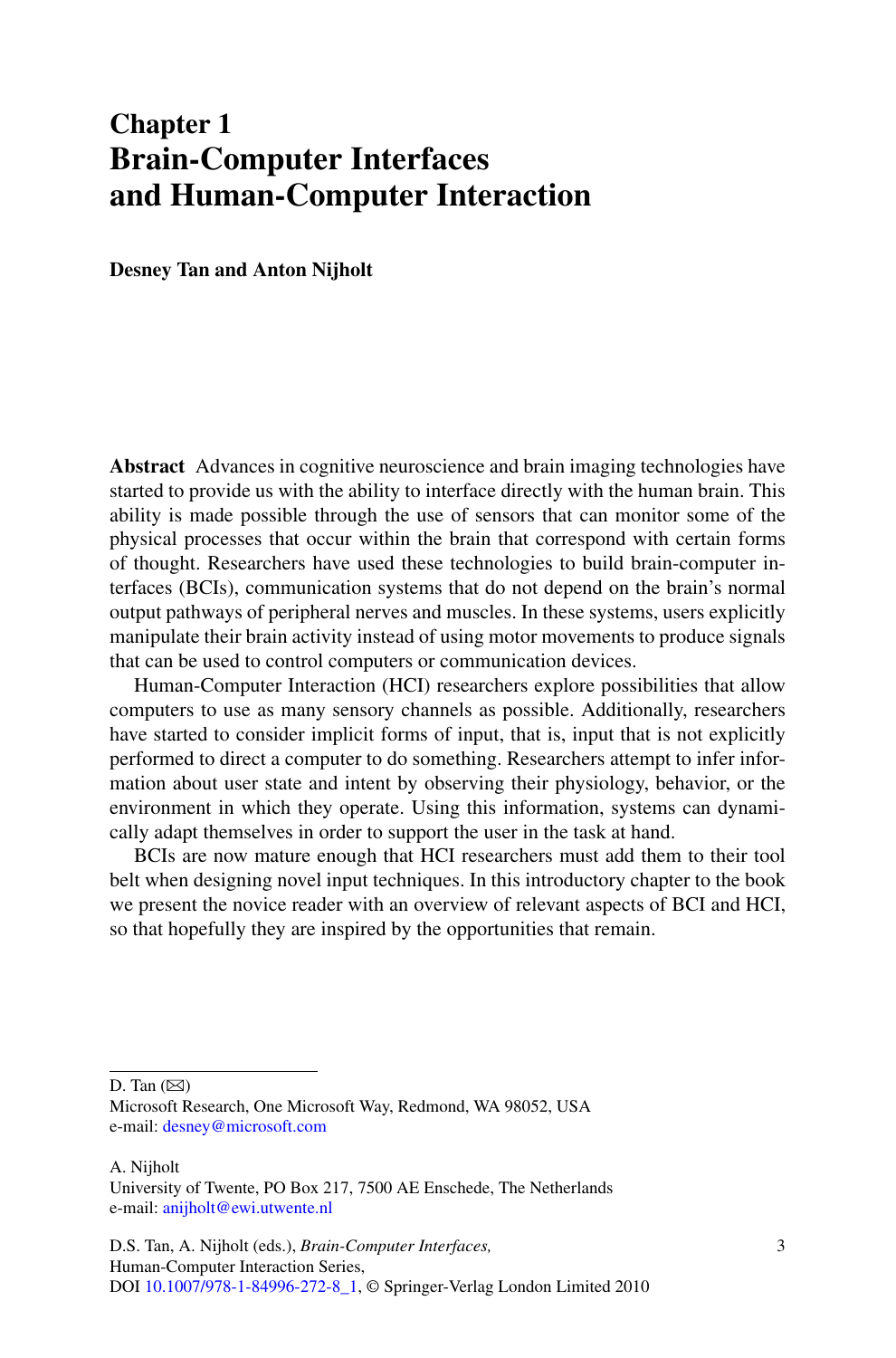# **1.1 Introduction**

For generations, humans have fantasized about the ability to communicate and interact with machines through thought alone or to create devices that can peer into person's mind and thoughts. These ideas have captured the imagination of humankind in the form of ancient myths and modern science fiction stories. However, it is only recently that advances in cognitive neuroscience and brain imaging technologies have started to provide us with the ability to interface directly with the human brain. This ability is made possible through the use of sensors that can monitor some of the physical processes that occur within the brain that correspond with certain forms of thought.

Primarily driven by growing societal recognition for the needs of people with physical disabilities, researchers have used these technologies to build braincomputer interfaces (BCIs), communication systems that do not depend on the brain's normal output pathways of peripheral nerves and muscles. In these systems, users explicitly manipulate their brain activity instead of using motor movements to produce signals that can be used to control computers or communication devices. The impact of this work is extremely high, especially to those who suffer from devastating neuromuscular injuries and neurodegenerative diseases such as amyotrophic lateral sclerosis, which eventually strips individuals of voluntary muscular activity while leaving cognitive function intact.

Meanwhile, and largely independent of these efforts, Human-Computer Interaction (HCI) researchers continually work to increase the communication bandwidth and quality between humans and computers. They have explored visualizations and multimodal presentations so that computers may use as many sensory channels as possible to send information to a human. Similarly, they have devised hardware and software innovations to increase the information a human can quickly input into the computer. Since we have traditionally interacted with the external world only through our physical bodies, these input mechanisms have mostly required performing some form of motor activity, be it moving a mouse, hitting buttons, using hand gestures, or speaking.

Additionally, these researchers have started to consider implicit forms of input, that is, input that is not explicitly performed to direct a computer to do something. In an area of exploration referred to by names such as perceptual computing or contextual computing, researchers attempt to infer information about user state and intent by observing their physiology, behavior, or even the environment in which they operate. Using this information, systems can dynamically adapt themselves in useful ways in order to better support the user in the task at hand.

We believe that there exists a large opportunity to bridge the burgeoning research in Brain-Computer Interfaces and Human Computer Interaction, and this book attempts to do just that. We believe that BCI researchers would benefit greatly from the body of expertise built in the HCI field as they construct systems that rely solely on interfacing with the brain as the control mechanism. Likewise, BCIs are now mature enough that HCI researchers must add them to our tool belt when designing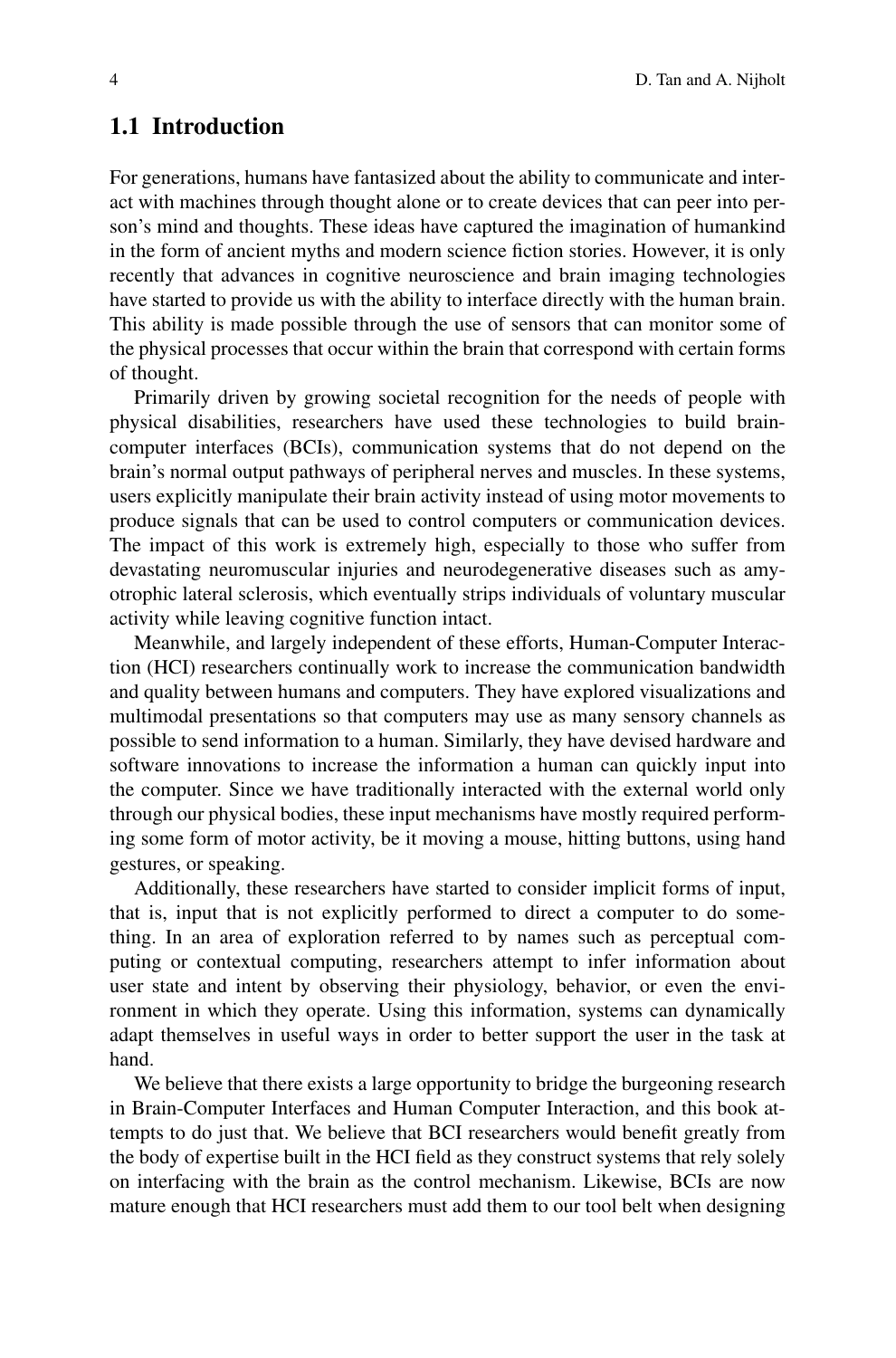novel input techniques (especially in environments with constraints on normal motor movement), when measuring traditionally elusive cognitive or emotional phenomena in evaluating our interfaces, or when trying to infer user state to build adaptive systems. Each chapter in this book was selected to present the novice reader with an overview of some aspect of BCI or HCI, and in many cases the union of the two, so that they not only get a flavor of work that currently exists, but are hopefully inspired by the opportunities that remain.

# *1.1.1 The Evolution of BCIs and the Bridge with Human Computer Interaction*

The evolution of any technology can generally be broken into three phases. The initial phase, or proof-of-concept, demonstrates the basic functionality of a technology. In this phase, even trivially functional systems are impressive and stimulate imagination. They are also sometimes misunderstood and doubted. As an example, when moving pictures were first developed, people were amazed by simple footage shot with stationary cameras of flowers blowing in the wind or waves crashing on the beach. Similarly, when the computer mouse was first invented, people were intrigued by the ability to move a physical device small distances on a tabletop in order to control a pointer in two dimensions on a computer screen. In brain sensing work, this represents the ability to extract any bit of information directly from the brain without utilizing normal muscular channels.

In the second phase, or emulation, the technology is used to mimic existing technologies. The first movies were simply recorded stage plays, and computer mice were used to select from lists of items much as they would have been with the numeric pad on a keyboard. Similarly, early brain-computer interfaces have aimed to emulate functionality of mice and keyboards, with very few fundamental changes to the interfaces on which they operated. It is in this phase that the technology starts to be driven less by its novelty and starts to interest a wider audience interested by the science of understanding and developing it more deeply.

Finally, the technology hits the third phase, in which it attains maturity in its own right. In this phase, designers understand and exploit the intricacies of the new technology to build unique experiences that provide us with capabilities never before available. For example, the flashback and crosscut, as well as "bullet-time" introduced more recently by the movie the Matrix have become well-acknowledged idioms of the medium of film. Similarly, the mouse has become so well integrated into our notions of computing that it is extremely hard to imagine using current interfaces without such a device attached. It should be noted that in both these cases, more than forty years passed between the introduction of the technology and the widespread development and usage of these methods.

We believe that brain-computer interface work is just now coming out of its infancy, and that the opportunity exists to move it from the proof-of-concept and emulation stages into maturity. However, to do this, we will have not only have to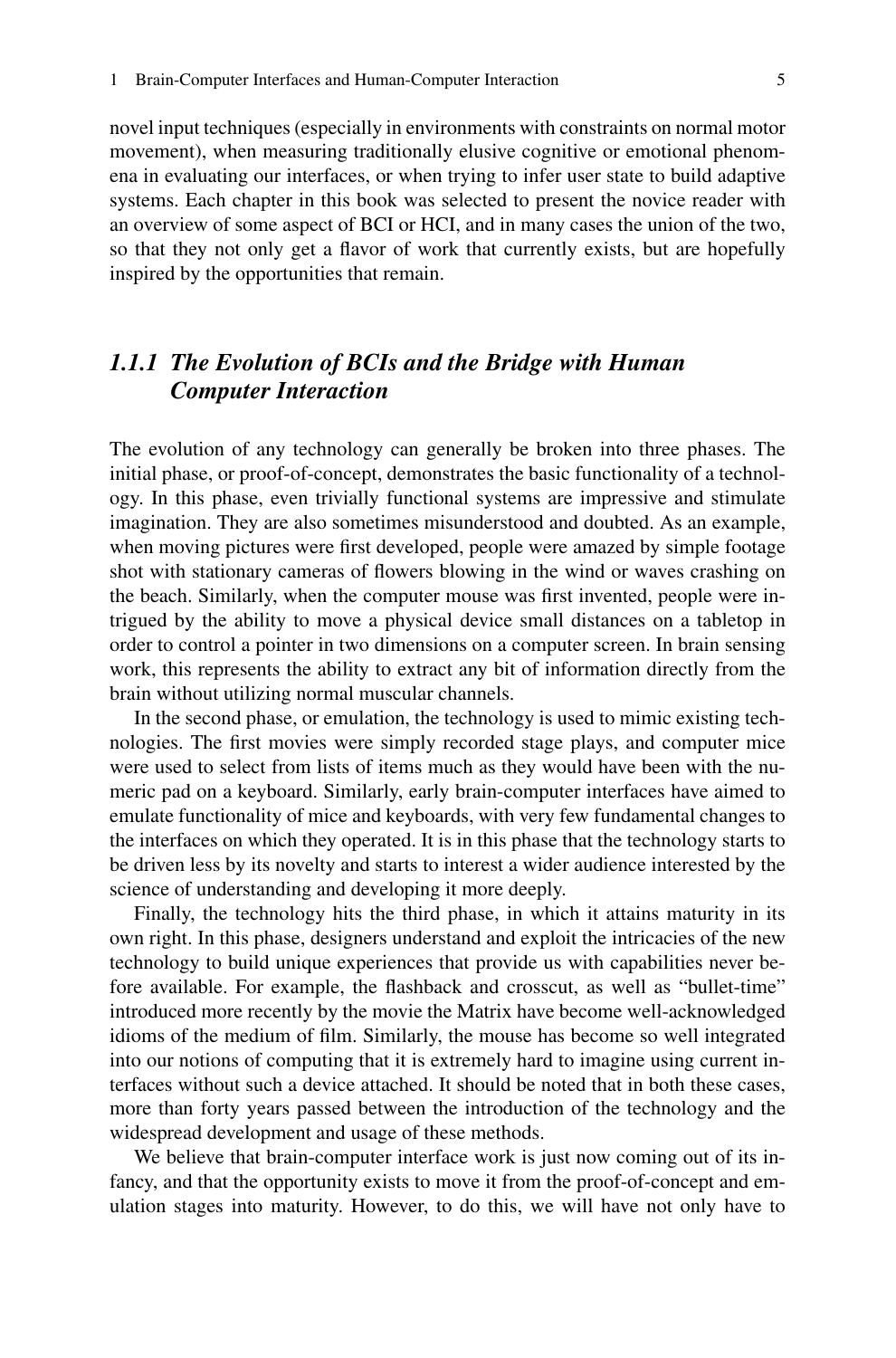continue the discovery and invention within the domain itself, but also start to build bridges and leverage researchers and work in other fields. Meanwhile, the human computer interaction field continues to work toward expanding the effective information bandwidth between human and machine, and more importantly to design technologies that integrate seamlessly into our everyday tasks. Specifically, we believe there are several opportunities, though we believe our views are necessarily constrained and hope that this book inspires further crossover and discussion. For example:

- While the BCI community has largely focused on the very difficult mechanics of acquiring data from the brain, HCI researchers could add experience designing interfaces that make the most out of the scanty bits of information they have about the user and their intent. They also bring in a slightly different viewpoint which may result in interesting innovation on the existing applications of interest. For example, while BCI researchers maintain admirable focus on providing patients who have lost muscular control an alternate input device, HCI researchers might complement the efforts by considering the entire locked-in experience, including such factors as preparation, communication, isolation, and awareness, etc.
- Beyond the traditional definition of Brain-Computer Interfaces, HCI researchers have already started to push the boundaries of what we can do if we can peer into the user's brain, if even ever so roughly. Considering how these devices apply to healthy users in addition to the physically disabled, and how adaptive system may take advantage of them could push analysis methods as well as application areas.
- The HCI community has also been particularly successful at systematically exploring and creating whole new application areas. In addition to thinking about using technology to fix existing pain points, or to alleviate difficult work, this community has sought scenarios in which technology can augment everyday human life in some way. We believe that we have only begun to scratch the surface of the set of applications that brain sensing technologies open, and hope that this book stimulates a much wider audience to being considering these scenarios.

The specific goals of this book are three-fold. First, we would like to provide background for researchers that have little (or no) expertise in neuroscience or brain sensing so that they gain appreciation for the domain, and are equipped not only to read and understand articles, but also ideally to engage in work. Second, we will present a broad survey of representative work within the domain, written by key researchers. Third, because the intersection of HCI/BCI is relatively new, we use the book to articulate some of the challenges and opportunities for using brain sensing in HCI work, as well as applying HCI solutions to brain sensing work. We provide a quick overview and outline in the remainder of this introductory chapter.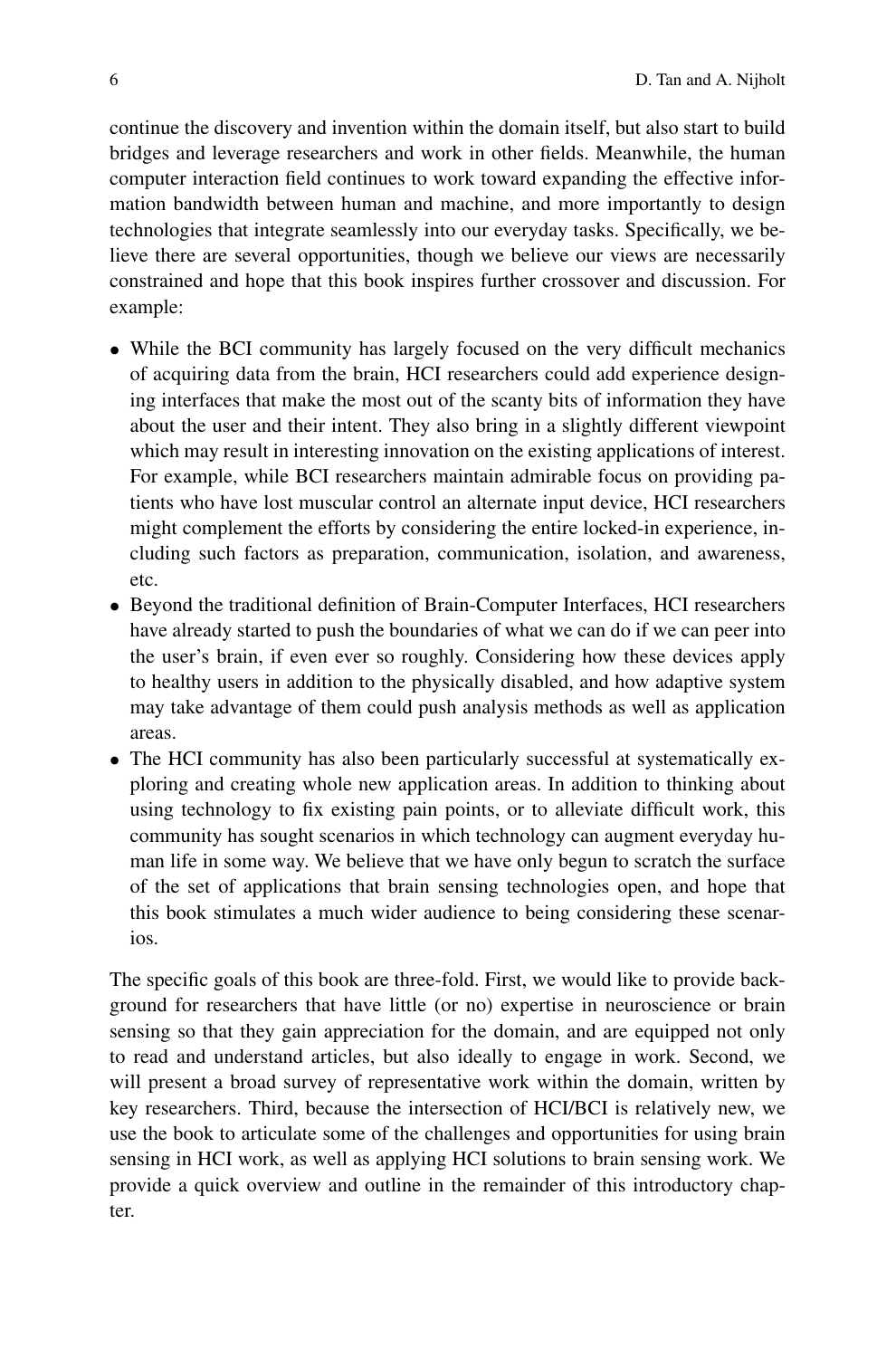### **1.2 Brain Imaging Primer**

#### *1.2.1 Architecture of the Brain*

Contrary to popular simplifications, the brain is not a general-purpose computer with a unified central processor. Rather, it is a complex assemblage of competing sub-systems, each highly specialized for particular tasks (Carey [2002\)](#page-16-0). By studying the effects of brain injuries and, more recently, by using new brain imaging technologies, neuroscientists have built detailed topographical maps associating different parts of the physical brain with distinct cognitive functions.

The brain can be roughly divided into two main parts: the cerebral cortex and sub-cortical regions. Sub-cortical regions are phylogenetically older and include a areas associated with controlling basic functions including vital functions such as respiration, heart rate, and temperature regulation, basic emotional and instinctive responses such as fear and reward, reflexes, as well as learning and memory. The cerebral cortex is evolutionarily much newer. Since this is the largest and most complex part of the brain in the human, this is usually the part of the brain people notice in pictures. The cortex supports most sensory and motor processing as well as "higher" level functions including reasoning, planning, language processing, and pattern recognition. This is the region that current BCI work has largely focused on.

# *1.2.2 Geography of Thought*

The cerebral cortex is split into two hemispheres that often have very different functions. For instance, most language functions lie primarily in the left hemisphere, while the right hemisphere controls many abstract and spatial reasoning skills. Also, most motor and sensory signals to and from the brain cross hemispheres, meaning that the right brain senses and controls the left side of the body and vice versa. The brain can be further divided into separate regions specialized for different functions. For example, occipital regions at the very back of the head are largely devoted to processing of visual information. Areas in the temporal regions, roughly along the sides and lower areas of the cortex, are involved in memory, pattern matching, language processing, and auditory processing. Still other areas of the cortex are devoted to diverse functions such as spatial representation and processing, attention orienting, arithmetic, voluntary muscle movement, planning, reasoning and even enigmatic aspects of human behavior such as moral sense and ambition.

We should emphasize that our understanding of brain structure and activity is still fairly shallow. These topographical maps are not definitive assignments of location to function. In fact, some areas process multiple functions, and many functions are processed in more than one area.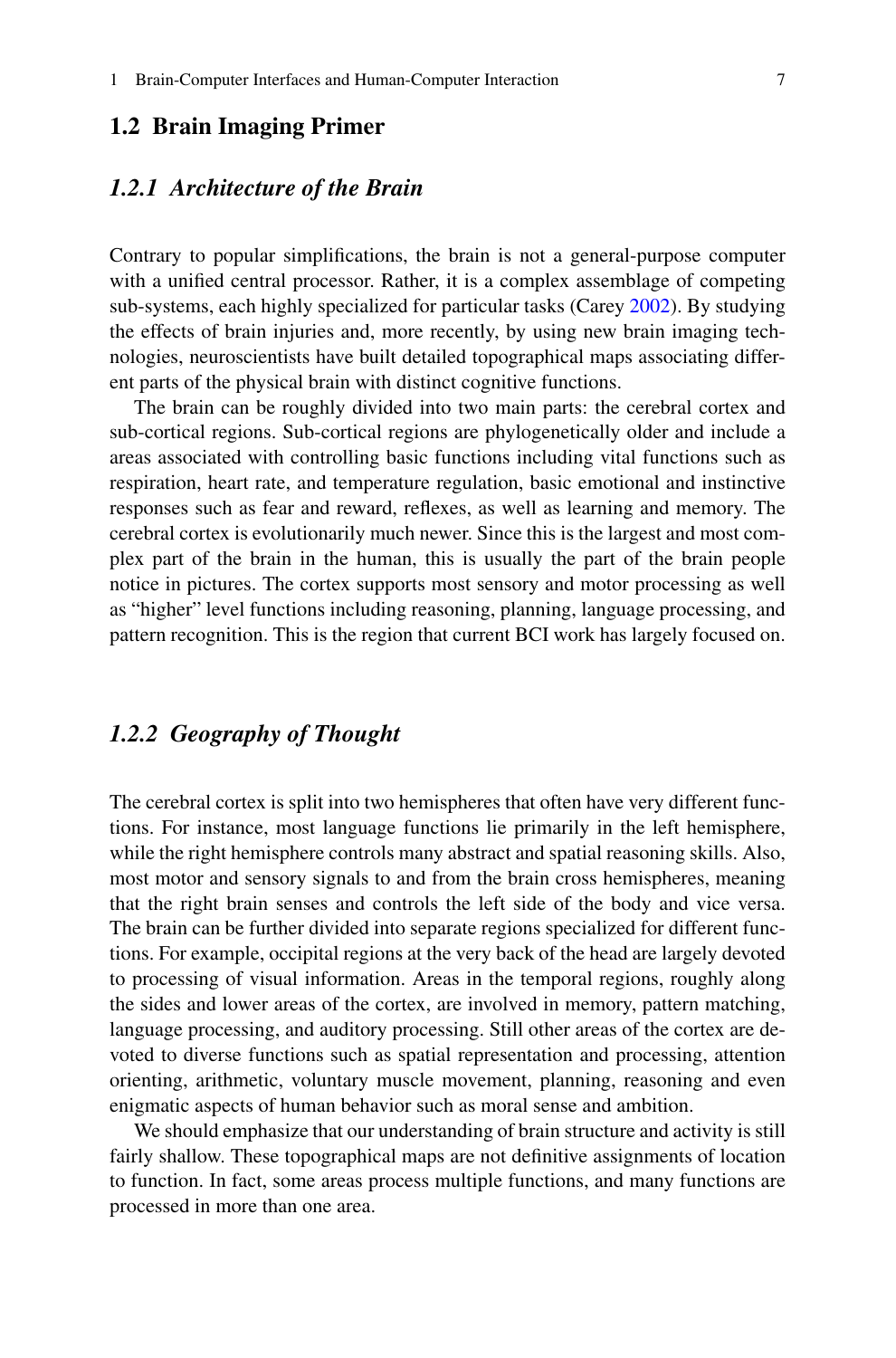# *1.2.3 Measuring Thought with Brain Imaging*

Regardless of function, each part of the brain is made up of nerve cells called neurons. As a whole, the brain is a dense network consisting of about 100 billion neurons. Each of these neurons communicates with thousands of others in order to regulate physical processes and to produce thought. Neurons communicate either by sending electrical signals to other neurons through physical connections or by exchanging chemicals called neurotransmitters. When they communicate, neurons need more oxygen and glucose to function and cause an increase in blood flow to active regions of the brain.

Advances in brain imaging technologies enable us to observe the electric, chemical, or blood flow changes as the brain processes information or responds to various stimuli. Using these techniques we can produce remarkable images of brain structure and activity. By inspecting these images, we can infer specific cognitive processes occurring in the brain at any given time.

Again, we should emphasize that with our current understanding, brain imaging allows us only to sense general cognitive processes and not the full semantics of our thoughts. Brain imaging is, in general, not mind reading. For example, although we can probably tell if a user is processing language, we cannot easily determine the semantics of the content. We hope that the resolution at which we are able to decipher thoughts grows as we increase our understanding of the human brain and abstract thought, but none of the work in this book is predicated on these improvements happening.

#### *1.2.4 Brain Imaging Technologies*

There are two general classes of brain imaging technologies: invasive technologies, in which sensors are implanted directly on or in the brain, and non-invasive technologies, which measure brain activity using external sensors. Although invasive technologies provide high temporal and spatial resolution, they usually cover only very small regions of the brain. Additionally, these techniques require surgical procedures that often lead to medical complications as the body adapts, or does not adapt, to the implants. Furthermore, once implanted, these technologies cannot be moved to measure different regions of the brain. While many researchers are experimenting with such implants (e.g. Lal et al. [2004](#page-16-0)), we will not review this research in detail as we believe these techniques are unsuitable for human-computer interaction work and general consumer use.

We summarize and compare the many non-invasive technologies that use only external sensors in Fig. [1.1](#page-15-0) (see the [Appendix](#page-15-0) of this Chapter). While the list may seem lengthy, only Electroencephalography (EEG) and Functional Near Infrared Spectroscopy (fNIRS) present the opportunity for inexpensive, portable, and safe devices, properties we believe are important for brain-computer interface applications in HCI work.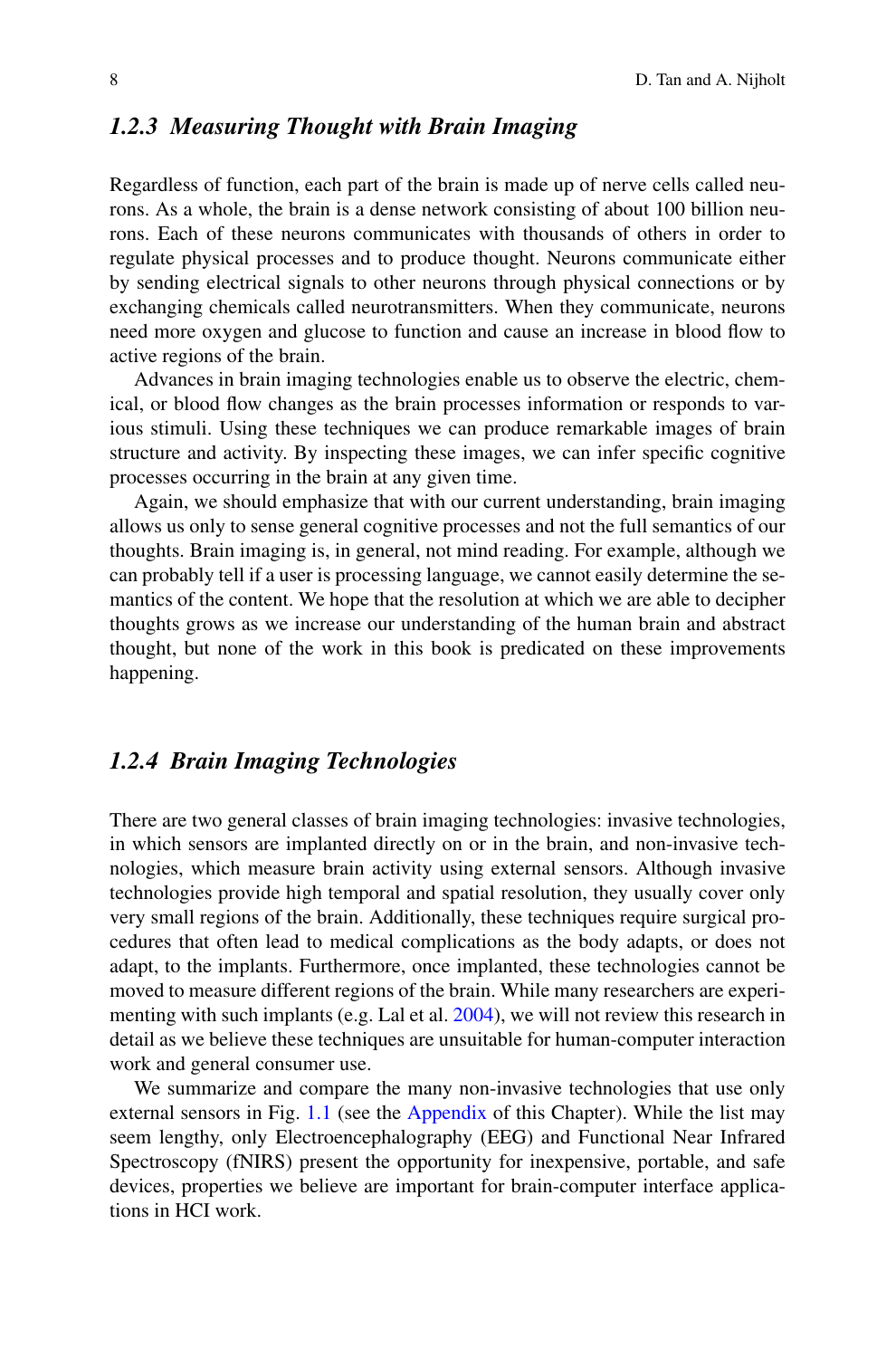#### **1.2.4.1 Electroencephalography (EEG)**

EEG uses electrodes placed directly on the scalp to measure the weak  $(5-100 \mu V)$ electrical potentials generated by activity in the brain (for a detailed discussion of EEG, see Smith [2004\)](#page-16-0). Because of the fluid, bone, and skin that separate the electrodes from the actual electrical activity, signals tend to be smoothed and rather noisy. Hence, while EEG measurements have good temporal resolution with delays in the tens of milliseconds, spatial resolution tends to be poor, ranging about 2–3 cm accuracy at best, but usually worse. Two centimeters on the cerebral cortex could be the difference between inferring that the user is listening to music when they are in fact moving their hands. We should note that this is the predominant technology in BCI work, as well as work described in this book.

#### **1.2.4.2 Functional Near Infrared Spectroscopy (fNIRS)**

fNIRS technology, on the other hand, works by projecting near infrared light into the brain from the surface of the scalp and measuring optical changes at various wavelengths as the light is reflected back out (for a detailed discussion of fNIRS, see Coyle et al. [2004](#page-16-0)). The NIR response of the brain measures cerebral hemodynamics and detects localized blood volume and oxygenation changes (Chance et al. [1998](#page-16-0)).

Since changes in tissue oxygenation associated with brain activity modulate the absorption and scattering of the near infrared light photons to varying amounts, fNIRS can be used to build functional maps of brain activity. This generates images similar to those produced by traditional Functional Magnetic Resonance Imaging (fMRI) measurement. Much like fMRI, images have relatively high spatial resolution (*<*1 cm) at the expense of lower temporal resolution (*>*2–5 seconds), limited by the time required for blood to flow into the region.

In brain-computer interface research aimed at directly controlling computers, temporal resolution is of utmost importance, since users have to adapt their brain activity based on immediate feedback provided by the system. For instance, it would be difficult to control a cursor without having interactive input rates. Hence, even though the low spatial resolution of these devices leads to low information transfer rate and poor localization of brain activity, most researchers currently adopt EEG because of the high temporal resolution it offers. However, in more recent attempts to use brain sensing technologies to passively measure user state, good functional localization is crucial for modeling the users' cognitive activities as accurately as possible. The two technologies are nicely complementary and researchers must carefully select the right tool for their particular work. We also believe that there are opportunities for combining various modalities, though this is currently underexplored.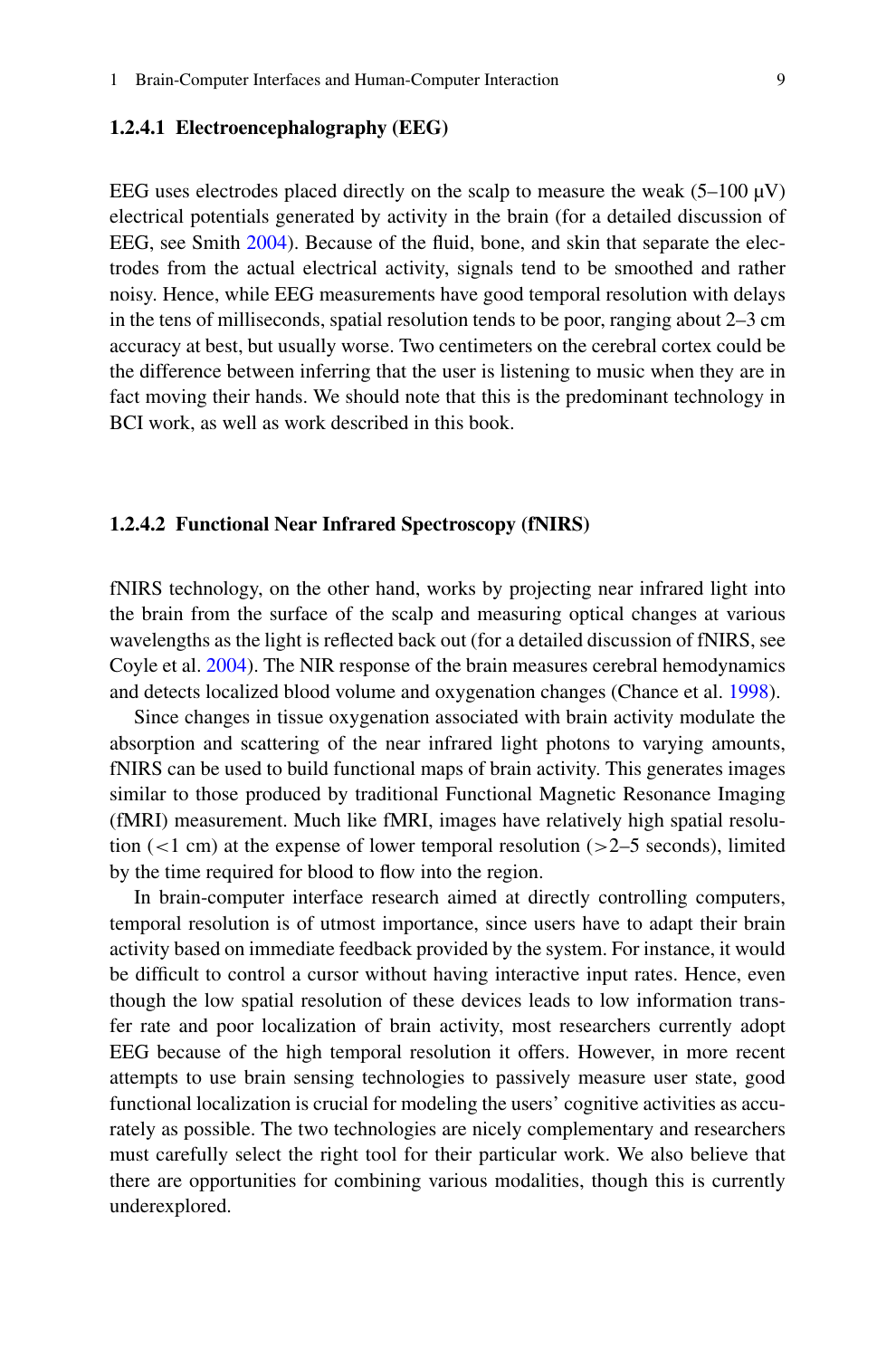# **1.3 Brain Imaging to Directly Control Devices**

# *1.3.1 Bypassing Physical Movement to Specify Intent*

Most current brain-computer interface work has grown out of the neuroscience and medical fields, and satisfying patient needs has been a prime motivating force. Much of this work aims to improve the lives of patients with severe neuromuscular disorders such as amyotrophic lateral sclerosis (ALS), also popularly known as Lou Gerig's disease, brainstem stroke, or spinal cord injury. In the latter stages of these disorders, many patients lose all control of their physical bodies, including simple functions such as eye-gaze. Some even need help with vital functions such as breathing. However, many of these patients retain full control of their higher level cognitive abilities.

While medical technologies that augment vital bodily functions have drastically extended the lifespan of these patients, these technologies do not alleviate the mental frustration or social isolation caused by having no way to communicate with the external world. Providing these patients with brain-computer interfaces that allow them to control computers directly with their brain signals could dramatically increase their quality of life. The complexity of this control ranges from simple binary decisions, to moving a cursor on the screen, to more ambitious control of mechanical prosthetic devices.

Most current brain-computer interface research has been a logical extension of assistive methods in which one input modality is substituted for another (for detailed reviews of this work, see Coyle et al. [2003;](#page-16-0) Vaughan [2003\)](#page-16-0). When users lose the use of their arms, they typically move to eye or head tracking, or even speech, to control their computers. However, when they lose control of their physical movement, the physiological function they have the most and sometimes only control over is their brain activity.

#### *1.3.2 Learning to Control Brain Signals*

To successfully use current direct control brain-computer interfaces, users have to learn to intentionally manipulate their brain signals. To date, there have been two approaches for training users to control their brain signals (Curran and Stokes [2003\)](#page-16-0). In the first, users are given specific cognitive tasks such as motor imagery to generate measurable brain activity. Using this technique the user can send a binary signal to the computer, for example, by imagining sequences of rest and physical activity such as moving their arms or doing high kicks. The second approach, called operant conditioning, provides users with continuous feedback as they try to control the interface. Users may think about anything (or nothing) so long as they achieve the desired outcome. Over many sessions, users acquire control of the interface without being consciously aware of how they are performing the task. Unfortunately, many users find this technique hard to master.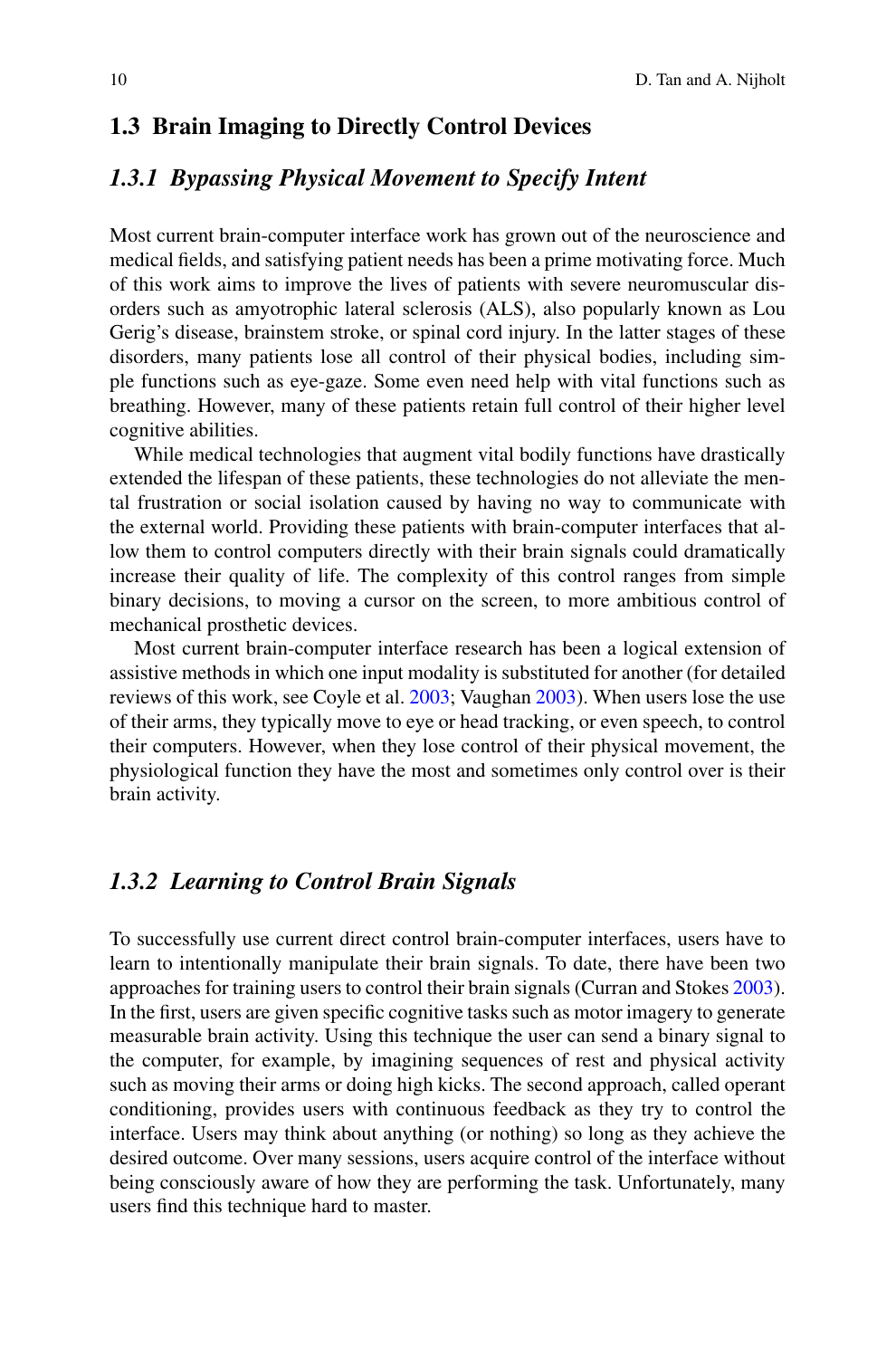Other researchers have designed interfaces that exploit the specific affordances of brain control. One such interface presents a grid of keys, each representing a letter or command (Sutter [1992\)](#page-16-0). Each row or column of the grid flashes in rapid succession, and the user is asked to count the number of flashes that occur over the desired key. The system determines the row and column of interest by detecting an event-related signal called the P300 response, which occurs in the parietal cortex about 300 milliseconds after the onset of a significant stimulus.

We believe that there remains much work to be done in designing interfaces that exploit our understanding of cognitive neuroscience and that provide the maximum amount of control using the lowest possible bit rate (for discussion of this and other research challenges in this area, see Wolpaw et al. [2002\)](#page-16-0). We believe that expertise in human-computer interaction can be leveraged to design novel interfaces that may be generally applicable to brain-computer interfaces and low bit rate interactions.

# *1.3.3 Evaluation of Potential Impact*

We are still at a very early stage in brain-computer interface research. Because current systems require so much cognitive effort and produce such small amounts of control information (the best systems now get 25 bits/minute), they remain useful mainly in carefully controlled scenarios and only to users who have no motor alternatives. Much work has to be done before we are able to successfully replace motor movement with brain signals, even in the simplest of scenarios.

While researchers believe that these interfaces will get good enough to vastly improve the lives of disabled users, not all are certain that brain-computer interfaces will eventually be good enough to completely replace motor movement even for able-bodied users. In fact, many researchers have mixed feelings on whether or not this is useful or advisable in many situations. However, we do foresee niche applications in which brain-computer interfaces might be useful for able-bodied people.

For example, since these interfaces could potentially bypass the lag in mentally generating and executing motor movements, they would work well in applications for which response times are crucial. Additionally, they could be useful in scenarios where it is physically difficult to move. Safety mechanisms on airplanes or spacecraft could benefit from such interfaces. In these scenarios, pilots experiencing large physical forces do not have much time to react to impending disasters, and even with limited bandwidth brain control could be valuable. Also, since brain control is intrinsically less observable than physical movement, brain-computer interfaces may be useful for covert operation, such as in command and control or surveillance applications for military personnel.

Brain-computer interfaces could also be successful in games and entertainment applications. In fact, researchers have already begun to explore this lucrative area to exploit the novelty of such an input device in this large and growing market. One interesting example of such a game is Brainball, developed at the Interactive Studio in Sweden (Hjelm and Browall [2000](#page-16-0)). In this game, two players equipped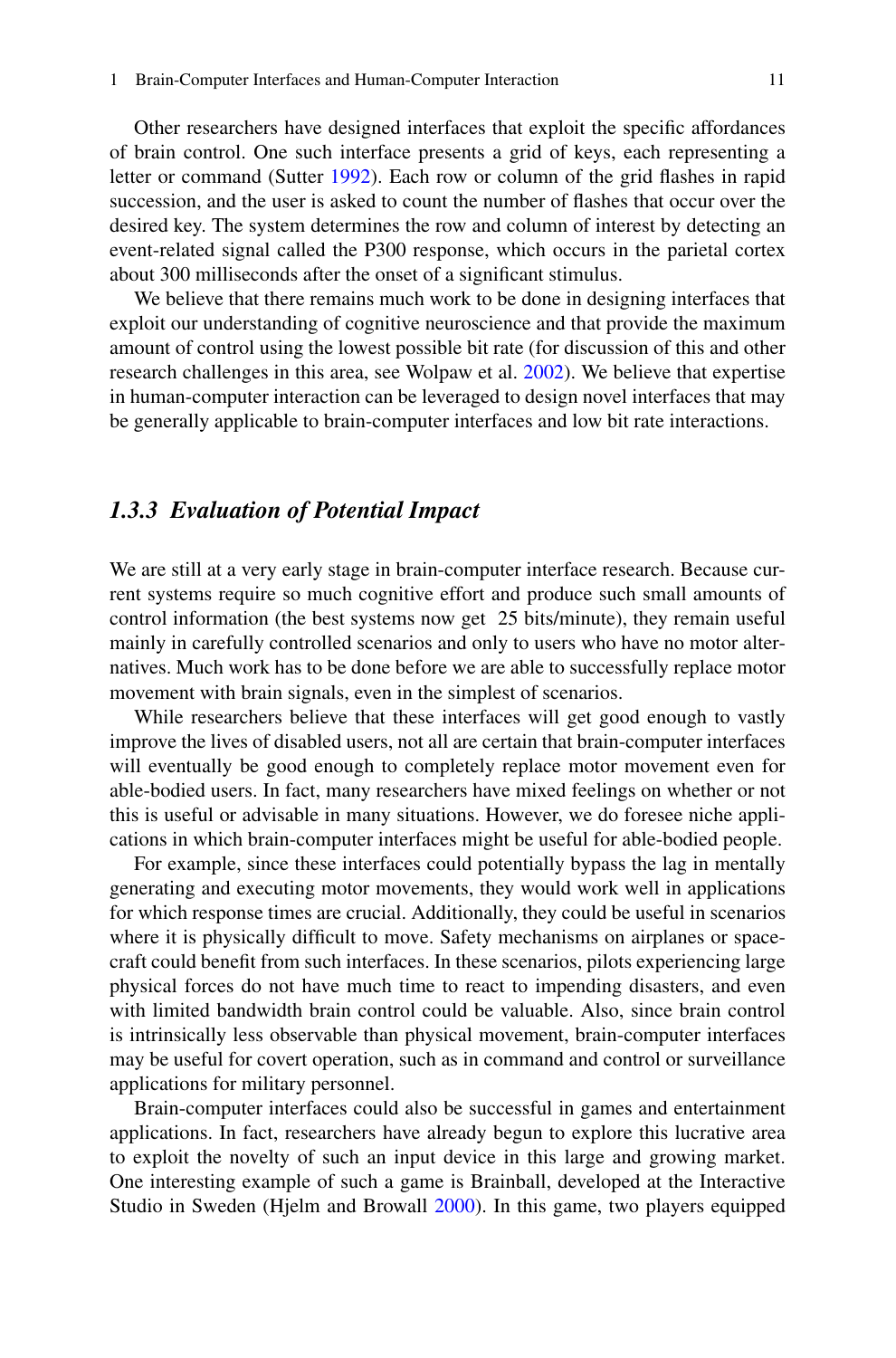with EEG are seated on opposite sides of a table. Players score simply by moving a ball on the table into the opponent's goal. The unusual twist to this game is that users move the ball by relaxing. The more relaxed the EEG senses the user to be, the more the ball moves. Hence, rather than strategic thoughts and intense actions, the successful player must learn to achieve calmness and inactivity. At the time this book was written, various game companies (such as Mattel) have already released consumer devices (toys) that claim some form of EEG control, with multiple others pending release.

# **1.4 Brain Imaging as an Indirect Communication Channel**

#### *1.4.1 Exploring Brain Imaging for End-User Applications*

As HCI researchers, we are in the unique position to think about the opportunities offered by widespread adoption of brain-computer interfaces. While it is a remarkable endeavor to use brain activity as a novel replacement for motor movement, we think that brain-computer interfaces used in this capacity will probably remain tethered to a fairly niche market. Hence, in this book, we look beyond current research approaches for the potential to make brain imaging useful to the general end-user population in a wide range of scenarios.

These considerations have led to very different approaches in using brain imaging and brain-computer interfaces. Rather than building systems in which users intentionally generate brain signals to directly control computers, researchers have also sought to passively sense and model some notion of the user's internal cognitive state as they perform useful tasks in the real world. This approach is similar to efforts aimed at measuring emotional state with physiological sensors (e.g. Picard and Klein [2002](#page-16-0)). Like emotional state, cognitive state is a signal that we would never want the user to intentionally control, either because it would distract them from performing their tasks or because they are not able to articulate the information.

People are notoriously good at modeling the approximate cognitive state of other people using only external cues. For example, most people have little trouble determining that someone is deep in thought simply by looking at them. This ability mediates our social interactions and communication, and is something that is notably lacking in our interactions with computers. While we have attempted to build computer systems that make similar inferences, current models and sensors are not sensitive enough to pick up on subtle external cues that represent internal cognitive state. With brain imaging, we can now directly measure what is going on in a user's brain, presumably making it easier for a computer to model this state.

Researchers have been using this information either as feedback to the user, as awareness information for other users, or as supplementary input to the computer so that it can mediate its interactions accordingly. In the following subsections, we describe threads that run through the various chapters, consisting of understanding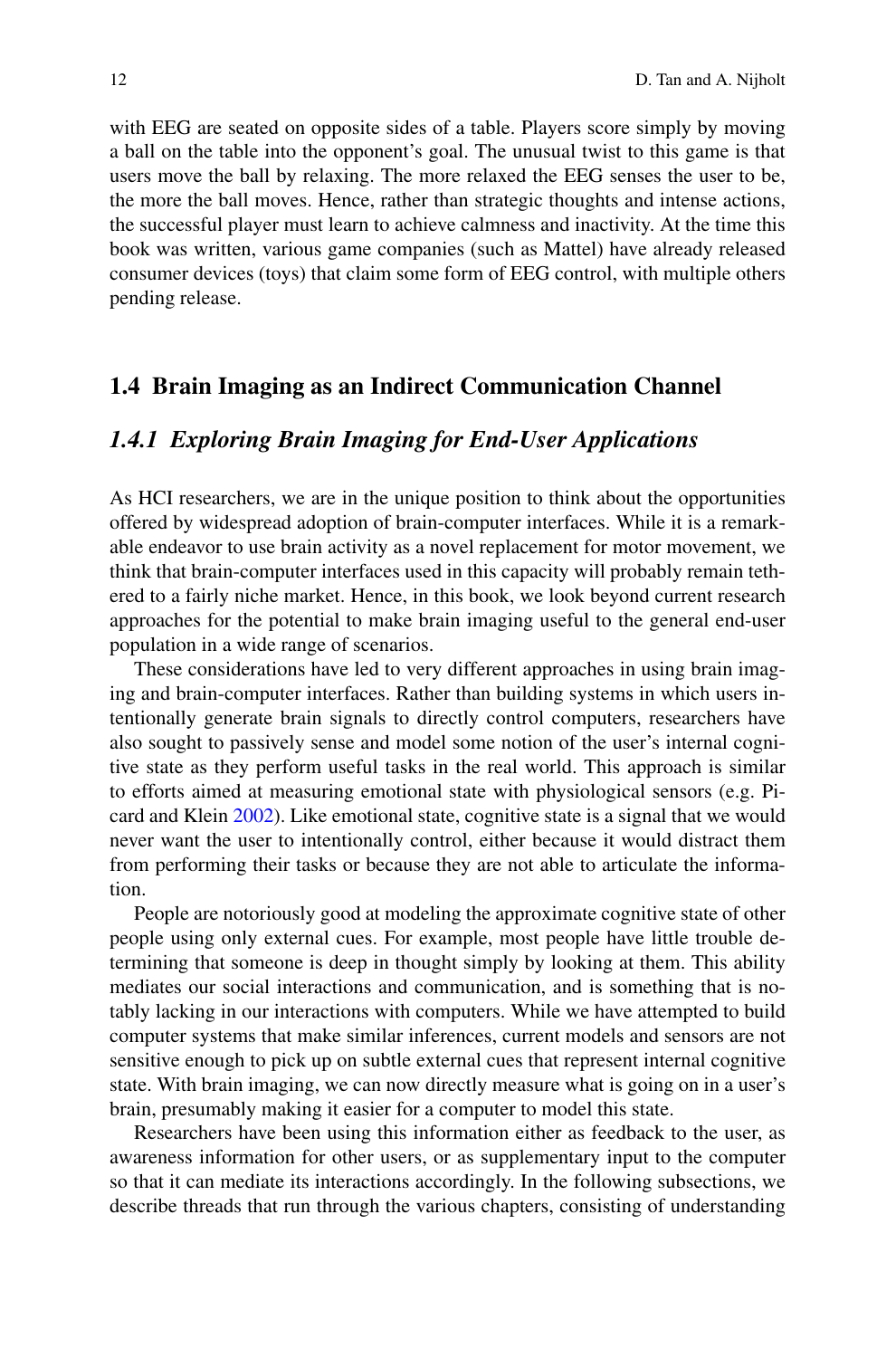human cognition in the real world, using cognitive state as an evaluation metric for interface design, as well as building interfaces that adapt based on cognitive state. We think that this exploration will allow brain imaging, even in its current state, to fundamentally change the richness of our interactions with computers. In fact, much like the mouse and keyboard were pivotal in the development of direct manipulation interfaces, brain imaging could revolutionize our next generation contextually aware computing interfaces.

# *1.4.2 Understanding Cognition in the Real World*

Early neuroscience and cognitive psychology research was largely built upon case studies of neurological syndromes that damaged small parts of the brain. By studying the selective loss of cognitive functions caused by the damage, researchers were able to understand how specific parts of the brain mediated different functions. More recently, with improvements in brain imaging technologies, researchers have used controlled experiments to observe specific brain activations that happen as a result of particular cognitive activities. In both these approaches, the cognitive activities tested are carefully constructed and studied in an isolated manner.

While isolating cognitive activities has its merits, we believe that measuring brain activity as the user operates in the real world could lead to new insights. Researchers are already building wearable brain imaging systems that are suitable for use outside of the laboratory. These systems can be coupled with existing sensors that measure external context so that we can correlate brain activity with the tasks that elicit this activity. While the brain imaging device can be seen as a powerful sensor that informs existing context sensing systems, context sensing systems can also be viewed as an important augmentation to brain imaging devices.

Again, we believe that there are opportunities here that are currently underexplored. Using this approach, we are able not only to measure cognitive activity in more complex scenarios than we can construct in the laboratory, but also to study processes that take long periods of time. This is useful in tasks for which the brain adapts slowly or for tasks that cannot be performed on demand in sterile laboratory environments, such as idea generation or the storage of contextual memory cues as information is learned. Also, while neuroscience studies have focused on the dichotomy between neurologically disabled and normal patients, we now have the opportunity to study other individual differences, perhaps due to factors such as gender, expertise on a given task, or traditional assessment levels of cognitive ability. Finally, we believe that there exists the opportunity to study people as they interact with one another. This can be used to explore the neural basis of social dynamics, or to attempt to perform dynamic workload distribution between people collaborating on a project. Furthermore, having data from multiple people operating in the real world over long periods of time might allow us to find patterns and build robust cognitive models that bridge the gap between current cognitive science and neuroscience theory.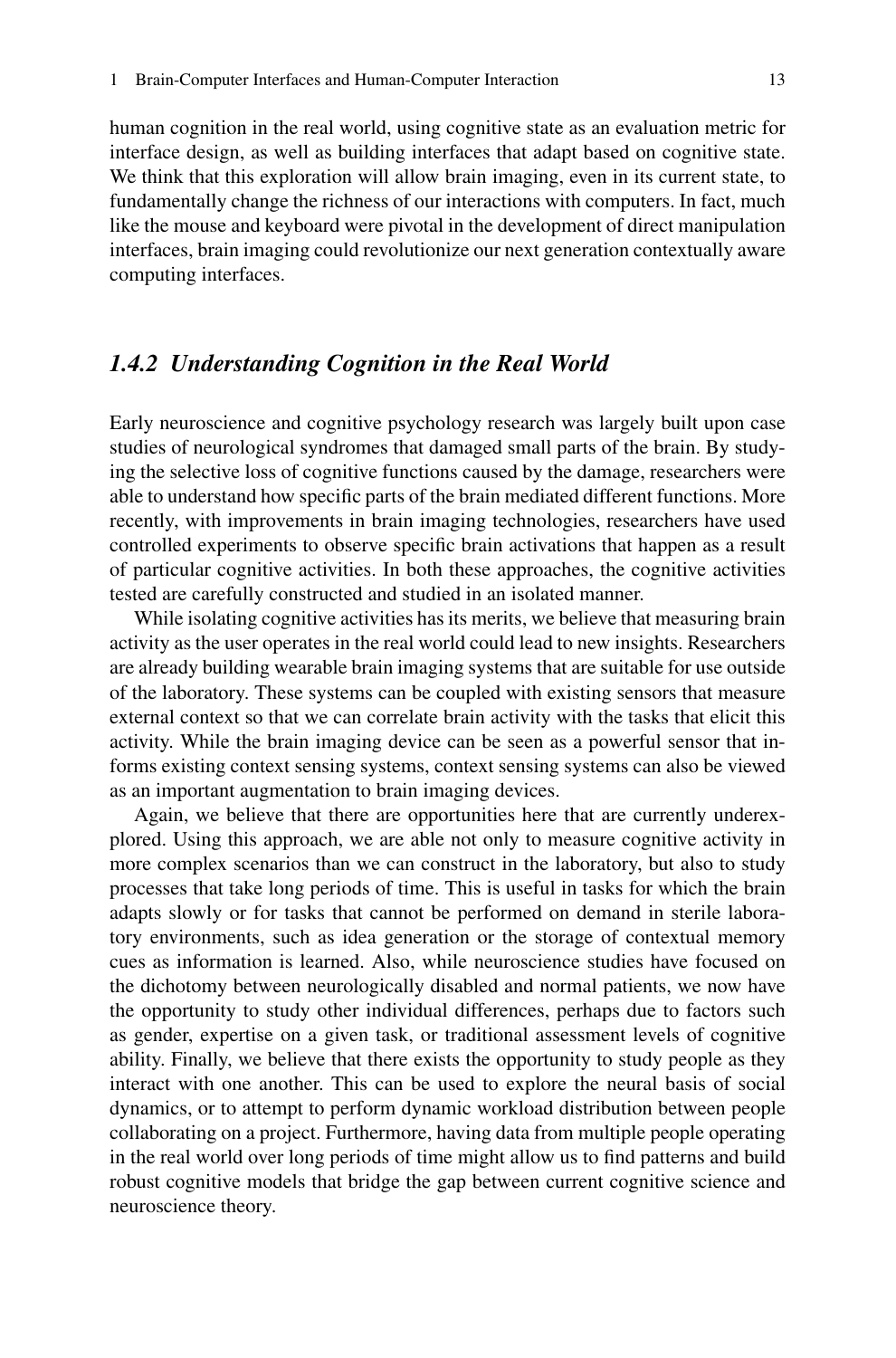#### *1.4.3 Cognitive State as an Evaluation Metric*

In a more controlled and applied setting, the cognitive state derived from brain imaging could be used as an evaluation metric for either the user or for computer systems. Since we can measure the intensity of cognitive activity as a user performs certain tasks, we could potentially use brain imaging to assess cognitive aptitude based on how hard someone has to work on a particular set of tasks. With proper task and cognitive models, we might use these results to generalize performance predictions in a much broader range of scenarios.

For example, using current testing methods, a user who spends a huge amount of cognitive effort working on test problems may rate similarly to someone who spent half the test time daydreaming so long as they ended up with the same number of correct answers. However, it might be useful to know that the second user might perform better if the test got harder or if the testing scenario got more stressful. In entertainment scenarios such as games, it may be possible to quantify a user's immersion and attentional load. Some of the work in this book is aimed at validating brain imaging as a cognitive evaluation method and examine how it can be used to augment traditional methods.

Rather than evaluating the human, a large part of human-computer interaction research is centered on the ability to evaluate computer hardware or software interfaces. This allows us not only to measure the effectiveness of these interfaces, but more importantly to understand how users and computers interact so that we can improve our computing systems. Thus far, researchers have been only partially successful in learning from performance metrics such as task completion times and error rates. They have also used behavioral and physiological measures to infer cognitive processes, such as mouse movement and eye gaze as a measure of attention, or heart rate and galvanic skin response as measures of arousal and fatigue. However, there remain many cognitive processes that are hard to measure externally. For these, they typically resort to clever experimental design or subjective questionnaires which give them indirect metrics for specific cognitive phenomena. For example, it is still extremely difficult to accurately ascertain cognitive workloads or particular cognitive strategies used, such as verbal versus spatial memory encoding.

Brain sensing provides the promise of a measure that more directly quantifies the cognitive utility of our interfaces. This could potentially provide powerful measures that either corroborate external measures, or more interestingly, shed light on the interactions that we would have never derived from external measures alone. Various researchers are working to generalize these techniques and provide a suite of cognitive measures that brain imaging provides.

#### *1.4.4 Adaptive Interfaces Based on Cognitive State*

If we take this idea to the limit and tighten the iteration between measurement, evaluation, and redesign, we could design interfaces that automatically adapt depending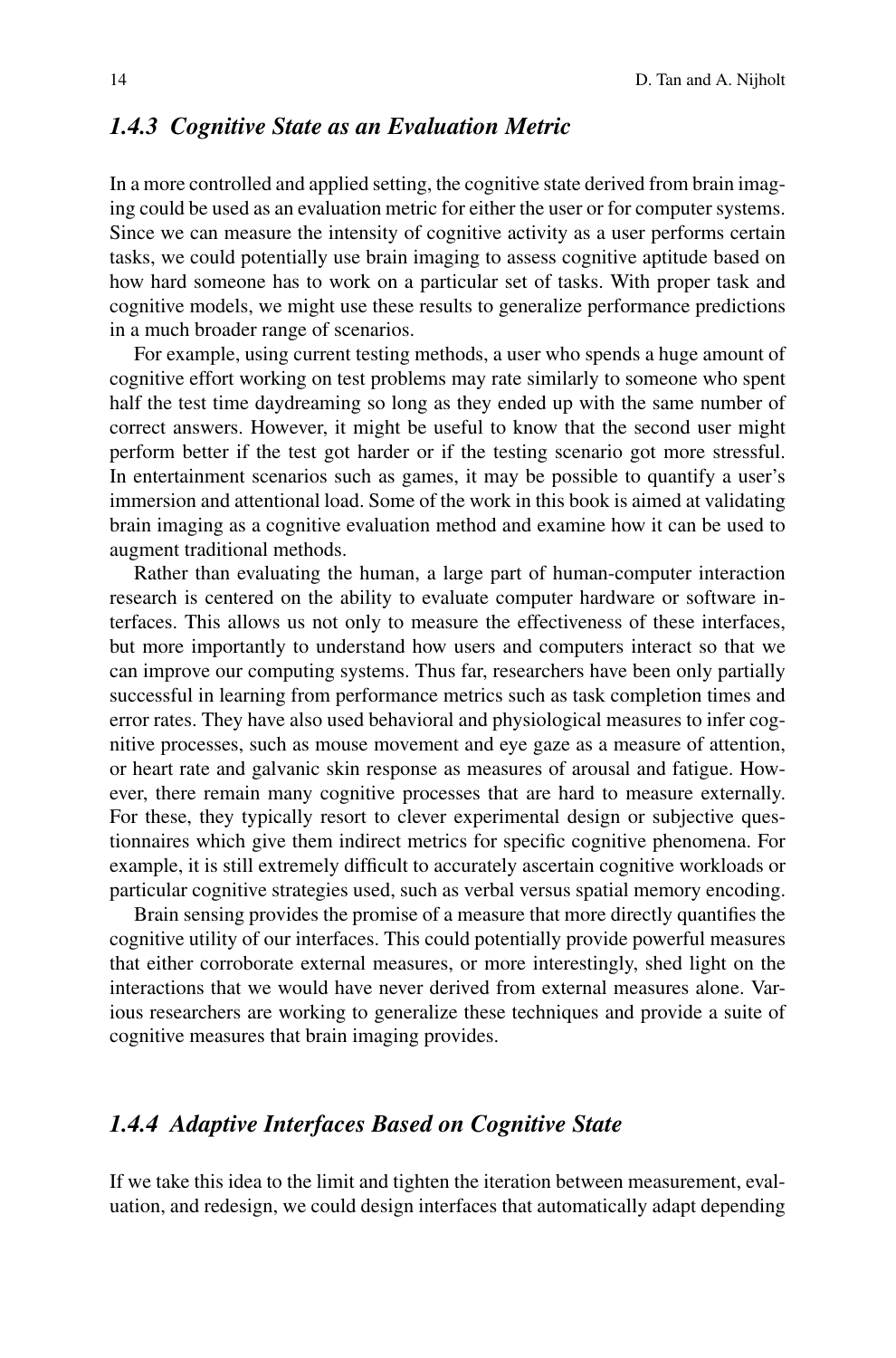on the cognitive state of the user. Interfaces that adapt themselves to available resources in order to provide pleasant and optimal user experiences are not a new concept. In fact, researchers have put quite a bit of thought into dynamically adapting interfaces to best utilize such things as display space, available input mechanisms, device processing capabilities, and even user task or context.

For example, web mechanisms such as hypertext markup language (HTML) and cascading style sheets (CSS) were implemented such that authors would specify content, but leave specific layout to the browsers. This allows the content to reflow and re-layout based on the affordances of the client application. As another example, researchers have built systems that model the user, their surroundings, and their tasks using machine learning techniques in order to determine how and when to best interrupt them with important notifications (Horvitz et al. [1998\)](#page-16-0). In their work, they aim to exploit the computing environment in a manner that best supports user action.

Adapting to users' limited cognitive resources is at least as important as adapting to specific computing affordances. One simple way in which interfaces may adapt based on cognitive state is to adjust information flow. For example, verbal and spatial tasks are processed by different areas of the brain, and cognitive psychologists have shown that processing capabilities in each of these areas is largely independent (Baddeley [1986](#page-16-0)). Hence, even though a person may be verbally overloaded and not able to attend to any more verbal information, their spatial modules might be capable of processing more data. Sensory processes such as hearing and seeing, have similar loosely independent capabilities. Using brain imaging, the system knows approximately how the user's attentional and cognitive resources are allocated, and could tailor information presentation to attain the largest communication bandwidth possible. For example, if the user is verbally overloaded, additional information could be transformed and presented in a spatial modality, and vice versa. Alternatively, if the user is completely cognitively overloaded while they work on a task or tasks, the system could present less information until the user has free brain cycles to better deal with the details.

Another way interfaces might adapt is to manage interruptions based on the user's cognitive state. Researchers have shown that interruptions disrupt thought processes and can lead to frustration and significantly degraded task performance (Cutrell et al. [2001](#page-16-0)). For example, if a user is thinking really hard, the system could detect this and manage pending interruptions such as e-mail alerts and phone calls accordingly. This is true even if the user is staring blankly at the wall and there are no external cues that allow the system to easily differentiate between deep thought and no thought. The system could also act to minimize distractions, which include secondary tasks or background noise. For example, a system sensing a user getting verbally overloaded could attempt to turn down the music, since musical lyrics get subconsciously processed and consume valuable verbal resources. Or perhaps the cell phone could alert the remote speaker and pause the phone call if the driver has to suddenly focus on the road.

Finally, if we can sense higher level cognitive events like confusion and frustration or satisfaction and realization (the "aha" moment), we could tailor interfaces that provide feedback or guidance on task focus and strategy usage in training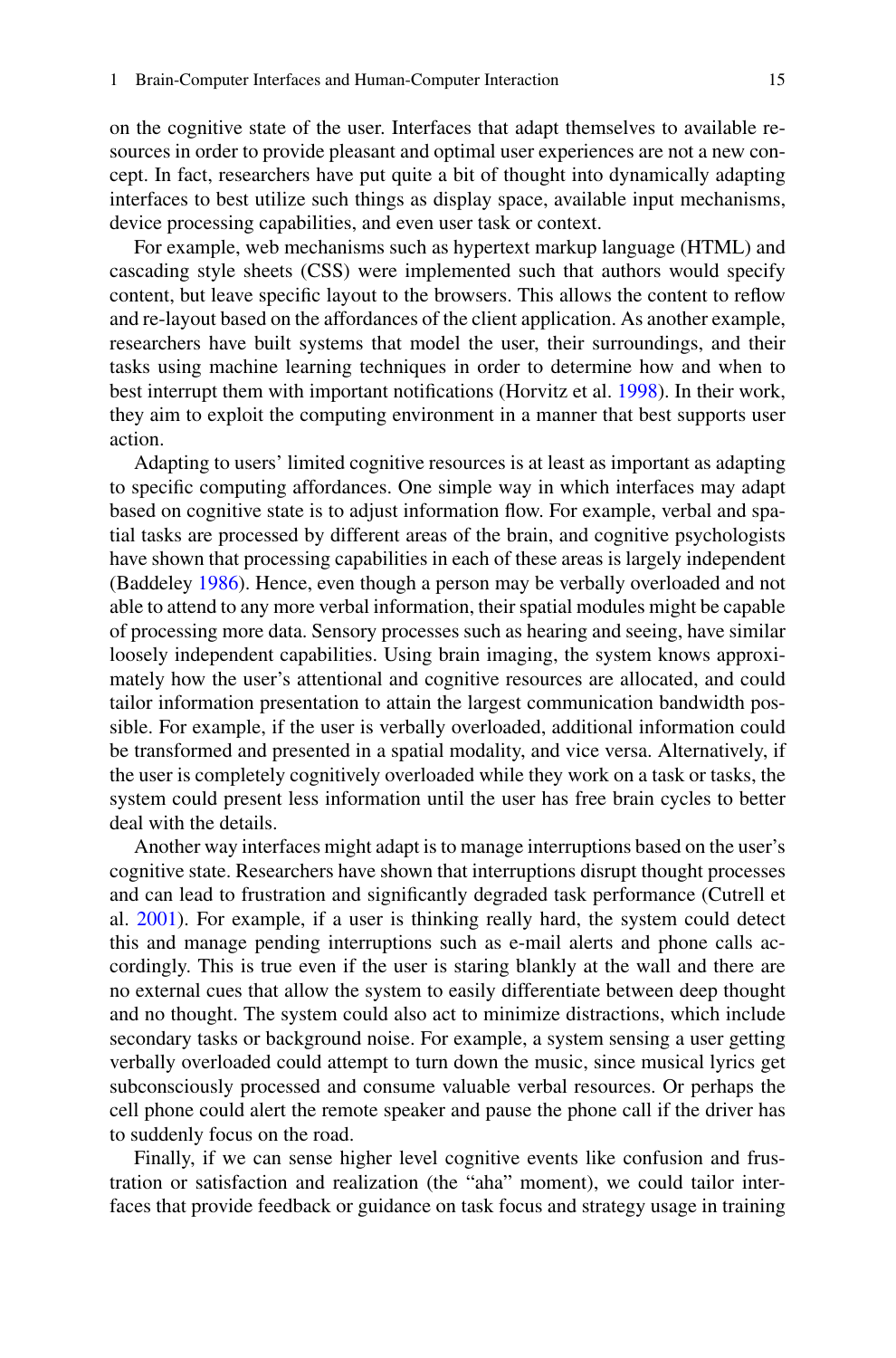scenarios. This could lead to interfaces that drastically increase information understanding and retention.

#### **1.5 The Rest of the Book**

The chapters in this book are divided into four sections, which loosely parallel the goals of the book:

#### **Part I, Overview and Techniques.**

Chapter 2 (Neural Control Interfaces) opens the book by outlining some of the unique challenges and opportunities for designing BCI control interfaces. It presents a loose taxonomy of different factors that should be considered and provides a nice framework for pursuing work in this space. Chapter 3 (Could Anyone Use a BCI?) explores the phenomenon of "BCI illiteracy", the observation that most BCI systems do not typically work for all users. It uses this as grounding for discussion around standardized lingo and measurement metrics to facilitate discussions and comparisons across systems. Chapter 4 (Using Rest Class and Control Paradigms for Brain Computer Interfacing) addresses one specific technical challenge in BCI work, the Midas Touch problem. This is a classic HCI problem in which the control system must distinguish between intended commands and everyday actions, in this case thoughts. Chapter 5 (EEG-Based Navigation from a Human Factors Perspective) presents the analogy between designing BCIs and navigation devices, which include components of planning (cognition), steering (perception), and control (sensation). This provides an interesting way of considering the integration between human factors and BCI work.

#### **Part II, Applications.**

Chapter 6 (Applications for Brain-Computer Interfaces) presents a broad survey of applications for BCI systems and characterizes the range of possibilities for neural control. Among these are applications for assistive technologies, recreation, cognitive diagnostics and augmented cognition, as well as rehabilitation and prosthetics. Chapter 7 (Direct Neural Control of Anatomically Correct Robotic Hands) describes the potential to achieve dexterous control of prosthetic hands using BCIs. The chapter describes both the requirements for the BCI, as well as the match with a fully anthropomorphic robot hand that the authors have developed. Chapter 8 (Functional Near-Infrared Sensing and Environmental Control Applications) describes the relatively young fNIRS technology, as well as potential benefits in environmentalcontrol BCIs. Chapter 9 (Cortically-Coupled Computer Vision) complements standard control work with a novel paradigm that extracts useful information processing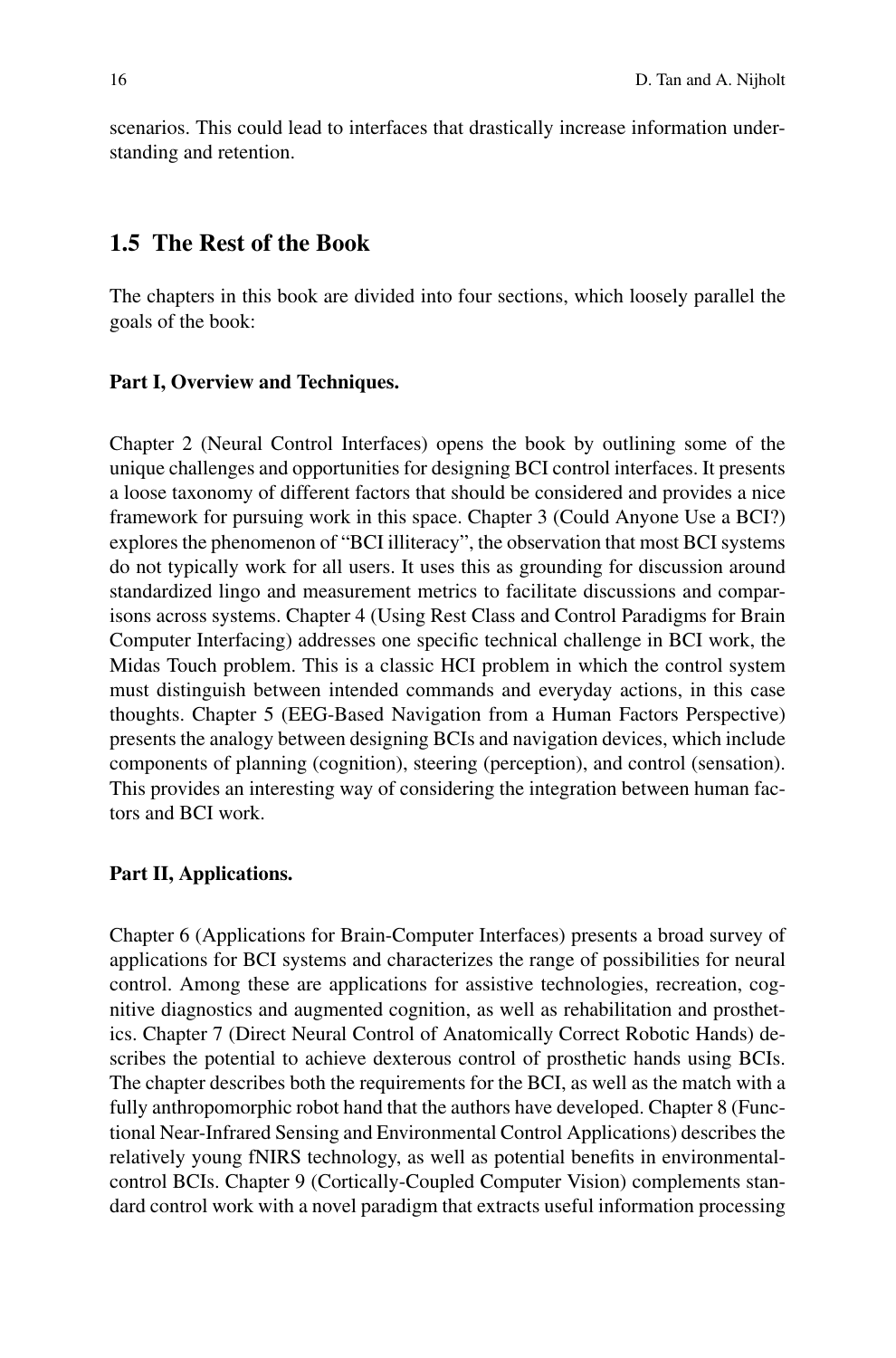using brain sensing technologies. Specifically, authors present visual search and image retrieval applications that use EEG to automatically decode whether an image is relevant or grabs a user's attention. Chapter 10 (Brain-Computer Interfaces and Games) surveys the state of the art of BCI in games and discusses factors such as learnability, memorability, efficiency, as well as user experience and satisfaction in this context.

#### **Part III, Brain-Sensing in Adaptive User Interfaces.**

Chapter 11 (Brain-based Indices for User System Symbiosis) introduces the concept of operator models and the usefulness of brain-based indices in creating computer systems that respond more symbiotically to human needs. Chapter 12 (Enhancing Human-Computer Interaction with Input from Active and Passive Brain-Computer Interfaces) describes the transition from direct control BCIs that provide explicit commands to passive BCIs that implicitly model user state as secondary input to adaptive systems. Chapter 13 (From Brain Signals to Adaptive Interfaces: Using fNIRS in HCI) ties several of the previous chapters together (e.g. Chapter 8 and 10) and describes details of fNIRS technology that are critical in considering the design of BCI-based adaptive systems.

#### **Part IV, Tools.**

Chapter 14 (Matlab-Based Tools for BCI Research) reviews freely available standalone Matlab-based software, and drills into BCI-Lab as well as the Fieldtrip and Datasuite environments. Chapter 15 (Using BCI2000 for HCI-Centered BCI Research) rounds the book up with an overview of the BCI2000 system, a popular framework for implementing general-purpose BCIs and one that HCI researchers getting into the field could benefit from.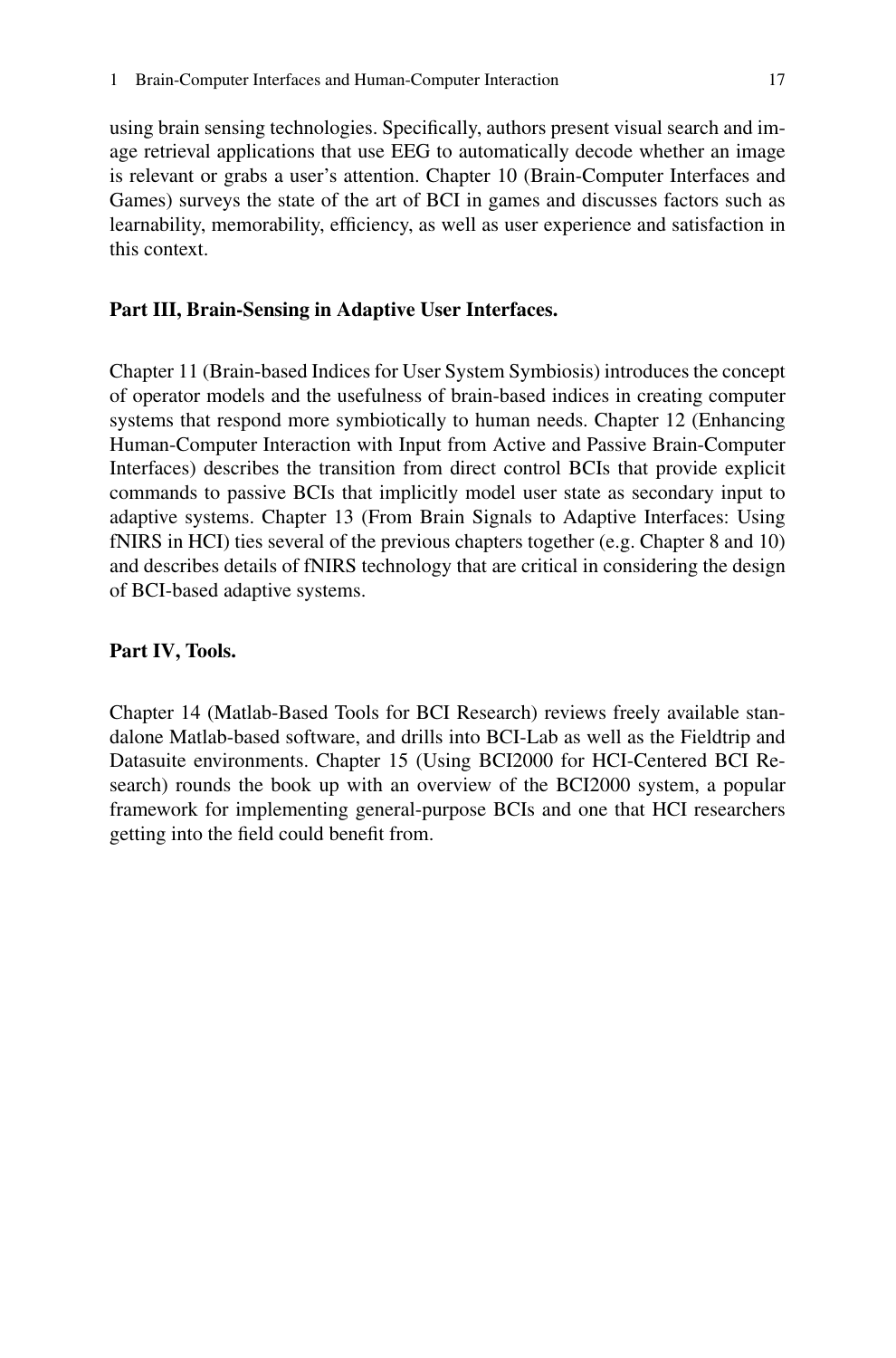<span id="page-15-0"></span>

| Technique                                                      | Property<br>Physical                            | Measurement Mechanism                                                                                                                                                                                                                                            | Advantages                                                                                                                                                                                                                                                              | Disadvantages                                                                                                                                                                                       |
|----------------------------------------------------------------|-------------------------------------------------|------------------------------------------------------------------------------------------------------------------------------------------------------------------------------------------------------------------------------------------------------------------|-------------------------------------------------------------------------------------------------------------------------------------------------------------------------------------------------------------------------------------------------------------------------|-----------------------------------------------------------------------------------------------------------------------------------------------------------------------------------------------------|
| encephelograph<br>Electro-<br>(EEG)                            | Electrical<br>potential                         | on the scalp in order to measure<br>Electrodes are placed carefully<br>the weak (5-100 µV) electrical<br>potentials generated by neural<br>activity in the brain                                                                                                 | High temporal resolution (tens or<br>hundreds of milliseconds)<br>Portable, wearable                                                                                                                                                                                    | usually more) due to noise added when<br>signals move through fluid, bone, and<br>Low spatial resolution (at best 1-2 cm,<br>Requires careful placement of<br>electrodes directly on scalp<br>skin. |
| encephelograph<br>Magneto-<br>(MEG)                            | Magnetic<br>potential                           | generated by the electrical<br>activity of the brain<br>Measures magnetic fields                                                                                                                                                                                 | and is much more sensitive than EEG,<br>MEG enables much deeper imaging<br>since skull is almost completely<br>transparent to magnetic waves<br>$\bullet$                                                                                                               | Bulky and expensive equipment due to<br>necessity for superconductivity                                                                                                                             |
| Positron Emission<br>Tomography<br>(PET)                       | <b>Blood flow</b>                               | measuring gamma ray emissions<br>injected radioactive tracers by<br>Detects chemical activity of                                                                                                                                                                 |                                                                                                                                                                                                                                                                         | need to inject radioactive substances<br>• Unsuitable for sustained use due to<br>Bulky and expensive equipment                                                                                     |
| Single Photon<br>Tomography<br>Computed<br>Emission<br>(SPECT) | <b>Blood flow</b>                               | photomultiplier tubes to measure<br>Works like PET except that uses<br>photons generated by gamma<br>rays                                                                                                                                                        | Slightly less expensive than PET                                                                                                                                                                                                                                        | Lower temporal and spatial resolution<br>need to inject radioactive substances<br>Unsuitable for sustained use due to<br>Bulky and expensive equipment<br>than PET<br>$\bullet$<br>$\bullet$        |
| Imaging (fMRI)<br>Resonance<br>Functional<br>Magnetic          | <b>Blood flow</b>                               | Measures magnetic properties of<br>increase in oxygen consumption)<br>blood to determine the decrease<br>brain regions (increased blood<br>in deoxyhemoglobin to active<br>accompanied by proportional<br>flow to these regions is not                           | · High spatial resolution (~1mm-1cm)                                                                                                                                                                                                                                    | Bulky and expensive equipment due to<br>Low temporal resolution (5-8 seconds)<br>need for superconducting magnets<br>because inflow of blood is not an<br>immediate phenomenon<br>$\bullet$         |
| Functional Near<br>Infrared (fNIR)                             | Blood flow,<br>Changes in<br>cortical<br>tissue | membranes during neuron firing<br>oxygenation (slow response) as<br>scattering of near infrared light<br>Measures the absorption and<br>well as changes in neuronal<br>determine changes in tissue<br>fast event related response)<br>directed into the brain to | Similarity to fMRI allows transfer of<br>Non-ionizing light safe for extended<br>Does not require large amount of<br>High spatial resolution (<1cm)<br>Inexpensive equipment<br>Portable, wearable<br>expertise to set up<br>knowledge<br>use<br>$\bullet$<br>$\bullet$ | Low temporal resolution (5-8 seconds)<br>when using slow response<br>measurements<br>$\bullet$                                                                                                      |